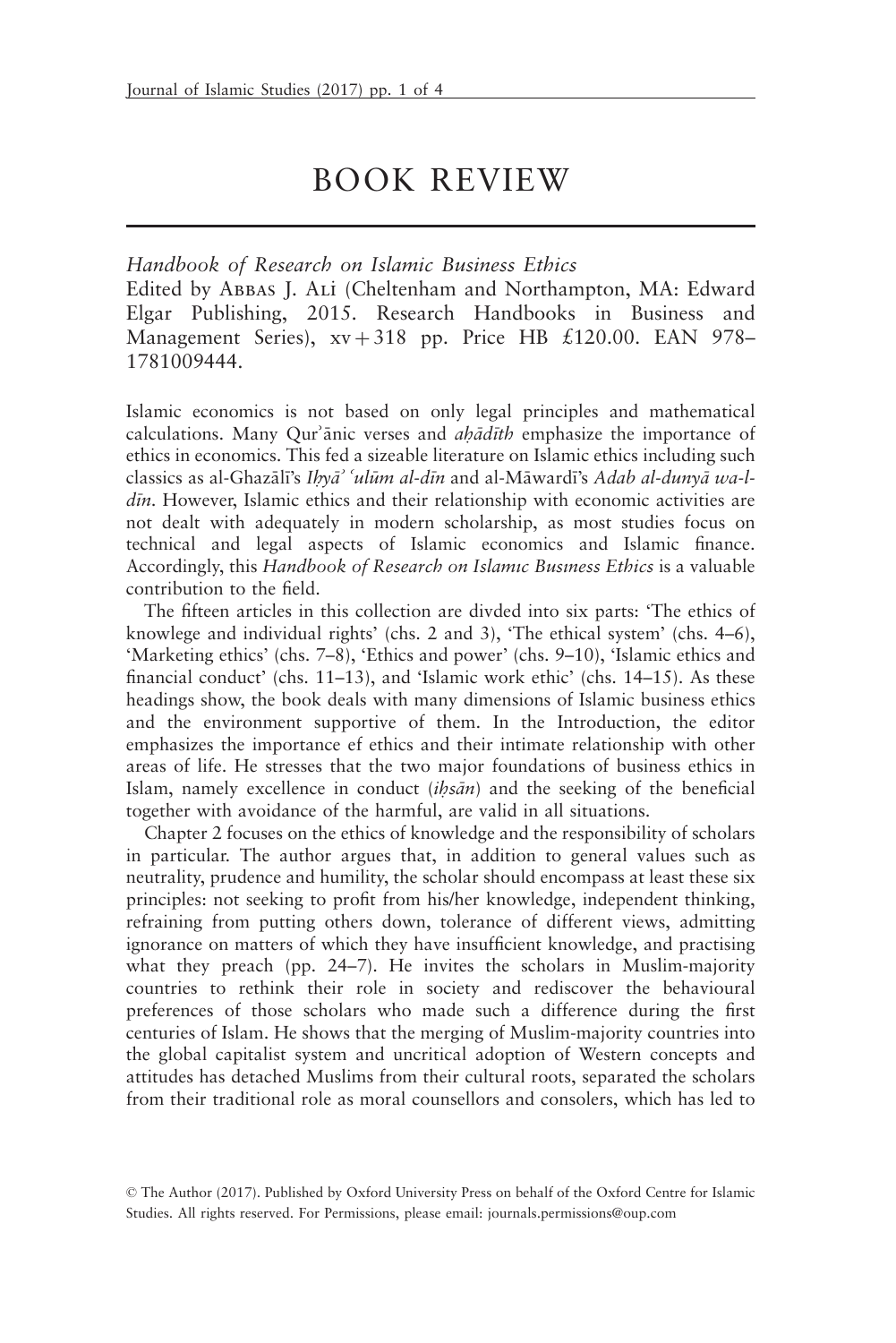failures in the ethos of Muslim society, including a diminished status for scholars just when their presence is most needed (p. 28).

Chapter 3 centres on five points; the absence of moral relativism in the core values of Islam; right action in the individual's self interest (importance of honesty, trustworthiness, etc.); methodological individualism—the balance in Islam between welfare of the individual and society with a stress on the former); rights and responsibilities (they go together); the application of these values to management. The author (Imad-ad-Dean Ahmad) encourages Muslims to adopt the good governance practices that have developed in the modern West, and to favour the ethical imperatives of Islam over the legal ones. I would concur that when Muslims, in the past, gave more weight to ethics, they were more succesful in establishing a just social order.

Chapter 4 deals with equity and justice in relation to the structure of work, the economy, social class and mobility in the context of the Islamic sociocultural system. The authors (Hasan Shahpari and Tahereh Alavi Hojjat) deal with work environment, justice and the role of the ulema, ethics of the work–life balance, economic development, professionalism and the ethic of hard work, and Islamic taxation. They rightly point out that the central aim of Islam is to establish a just and moral social order; that Muslim societies should be concerned about health and safety conditions for working men and women, pay more attention to society-wide economic prosperity and open new ways for young populations to be educated and trained so that they progress economically.

In ch. 5 (on the nature of business social ethics in mainstream and Islamic worldviews), Masudul Alam Choudhury tries to identify the epistemological foundations of behavioural aspects of business and economics in comparative cultural perspective. His principal objective is to formalize a theory of business social ethics in the epistemological context of a participatory, interlinked and unified worldview. He presents empirical evidence from Islamic banking sectors in Malaysia, Indonesia, Bangladesh and the Middle East. He observes correctly that the study and practice of societal concerns is practically absent from the literature on Islamic business ethics (p. 95).

Legal and ethical concepts are not sharply divided in Islamic history. In ch. 6 the relation between ethics and jurisprudence and their technical concepts are the subject of discussion. Said Elfakhani and Yusuf M. Sidani approach uncertanity  $(gharar)$  from an ethical perspective and rightly call to mind the Qur'anic imperative: 'Do not consume one another's wealth unjustly but only [in lawful] business by mutual consent ...' (Q. 4:29). The authors define and juxtapose different views and explain different forms of *gharar*. They also explore some alternatives to it, duly pointing out that the role of Islamic jurisprudents is to adhere to the core objectives of Shari'a—fairness, truthfulness, transparency and justice—without either blocking the development of the business community or suffocating Muslims' legitimate needs for licit financing (p. 138).

Muslims have a deep business culture in their history and today's world has learnt a lot from that history. Jonathan A. J. Wilson (ch. 7, 'Brand Islam and the marketing of Muslim ethics to a global audience'), points out that establishing an Islamic paradigm while harmonizing classical jurisprudence with contemporary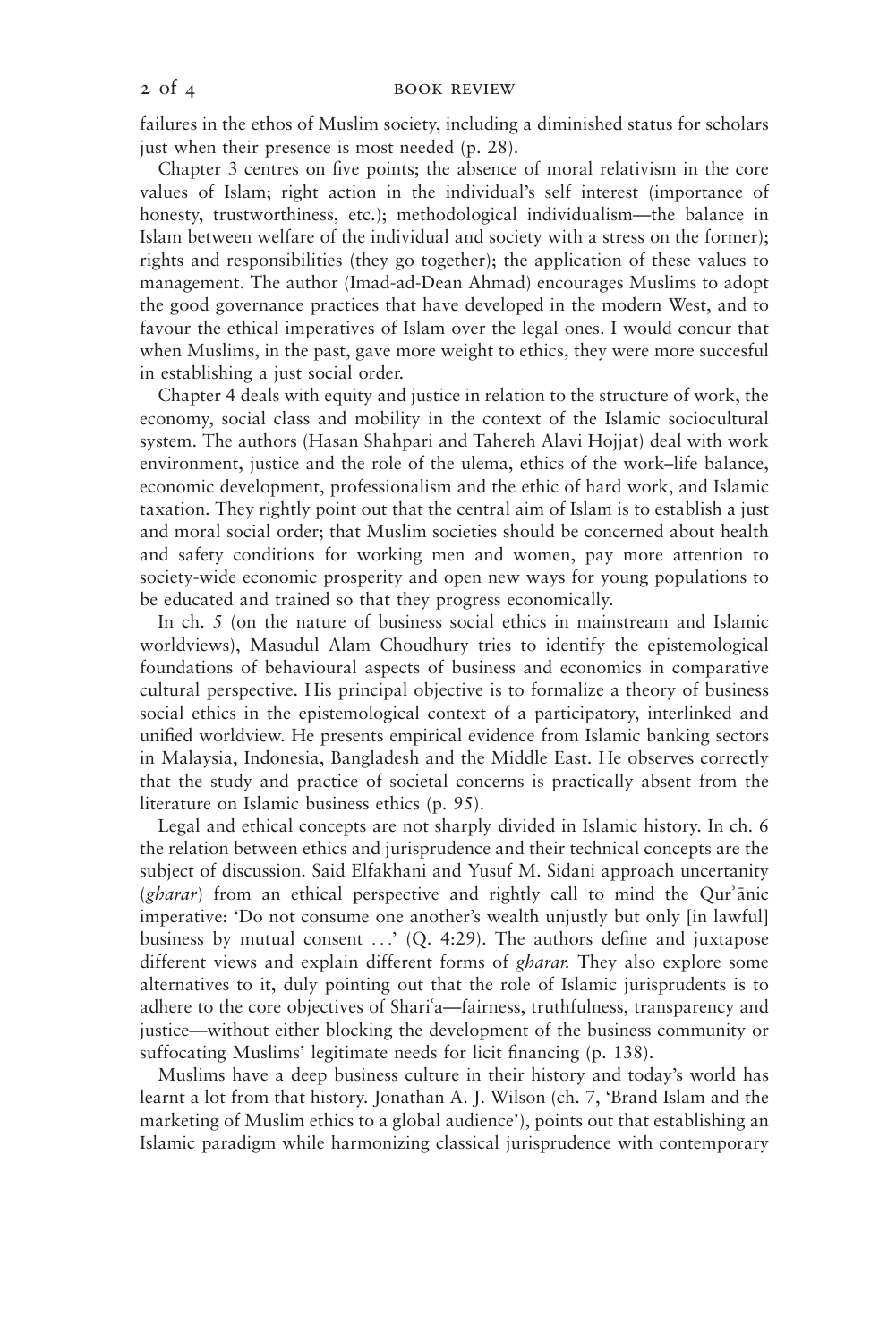## book review 3 of 4

experience is very important. He focuses on Islamic marketing and *halal* branding. To explain the relevant foundations of Islamic ontological arguments and ethics, he refers to classical Islamic texts, and recounts some of the history of ancient markets, silk roads and spice routes. He remarks that Muslims, with their young and growing population, have a huge economic potential.

In ch. 8 Luqman Zakariyah explains Islamic approaches to marketing financial products in general. He summarizes ethical approaches to marketing in Islamic law based on belief in the unity of God and practised as honesty, transparency, trust and leniency (of particular relevance when it comes to easing or forgiving the burden of debt). He looks specifically at the Islamic Bank of Britain (IBB) and provides concrete information about it with the aim of assessing how far its Islamic products are in fact marketed according to Islamic perspectives. He concludes that even IBB as a leading institution is not sufficiently successful in following well-known Islamic ethical guidelines.

Chapter 9, another by the editor, Abbas Ali, is on ethical foundations of leadership. He addresses the theory and practice of leadership in the context of Islamic ethics. The current situation of Muslims is closely related to the nature and qualities of their leadership. In the light of theoretical approaches, he offers some perspectives on the nature of leadership in the modern world. He urges internalization of Islamic teachings on leadership because this will strengthen the moral imperative to do good deeds and meet social interests. He deploys authoritative source-texts (Qur'an and  $ab\bar{a}d\bar{t}$ ) effectively, while also referring to classical resources such as al-Māwardī and Ibn Khaldūn. In ch. 10, the same author focuses on power and authority from the Ten Commandments perspective. He presents the Islamic Ten Commandments and compares them to the Jewish and Christian version. He highlights the centrality of power and authority in all three traditions of the Ten Commandements and their implications for business orgaizations. He also emphasizes once more the responsibility of scholars to encourage business ethics.

The fifth part of the book examines the quality of the relationship between legal rules, ethical principles, and the demand for social justice in relation to Islamic finance. Raza Mir and Muqtedar Khan (ch. 11) focus on Islamic finance from the social justice point of view. They discuss Islamic finance in light of the economic principles fundamental to Islamic politics and jurisprudence and they argue that the practice of Islamic finance does not live up to the promise and prescriptions of its principles. They propose a new focusing of Islamic finance that will honour the egalitarian traditions of Islam. In essence, as they underline, the success of Islamic finance should be judged by its contribution to social justice and reducing inequality, and by its encouragement to right conduct and spiritual awareness.

Despite the impressive growth of the Islamic finance market, little attention has been paid to the management of its institutions so that they serve a better social role. In ch. 12, Hussain G. Rammal discusses the ethical aspects of Islamic banking and finance, highlighting the role Islamic financial institutions could (but do not) play in bringing about social justice. He details the management issues